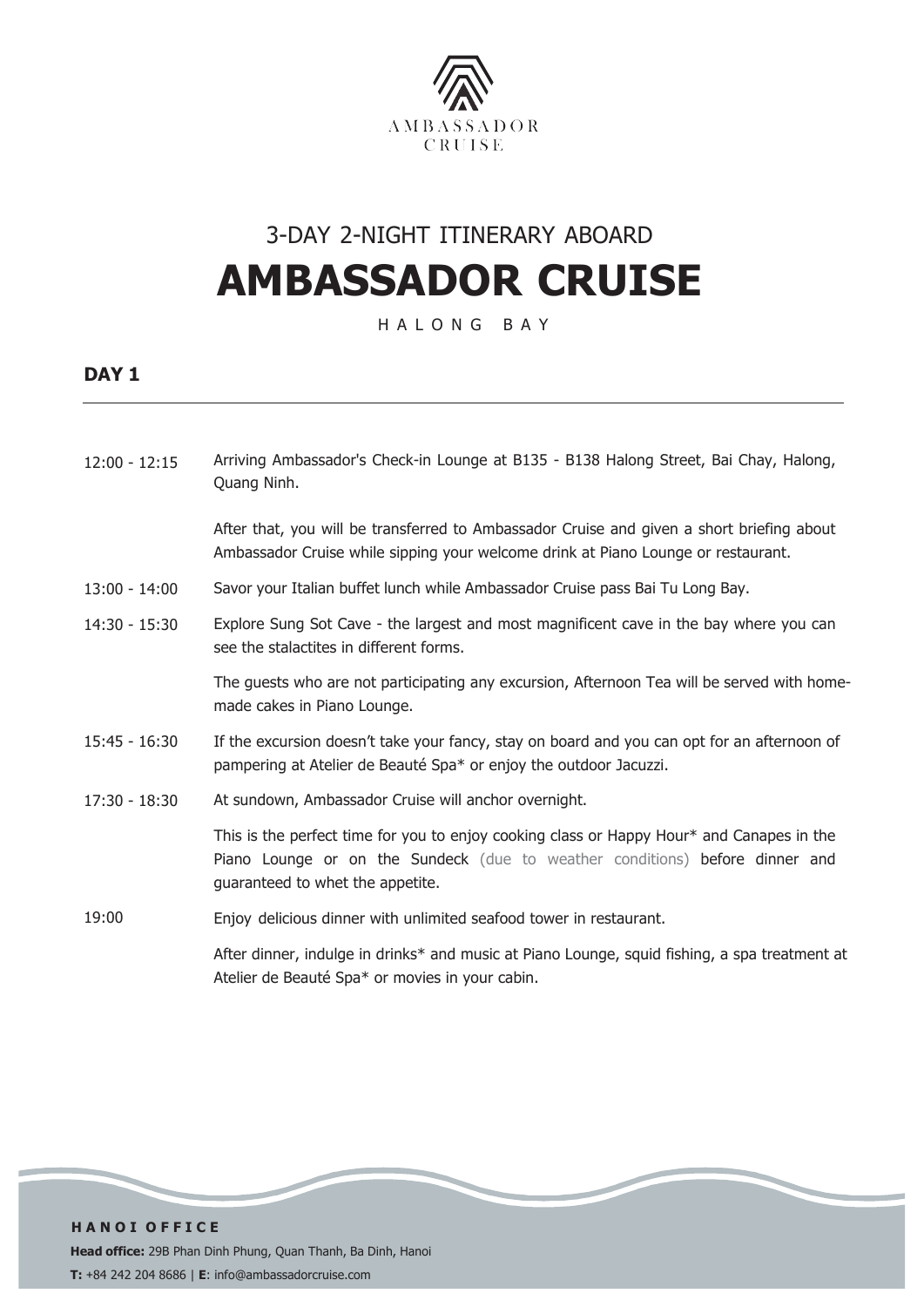

## 3-DAY 2-NIGHT ITINERARY ABOARD **AMBASSADOR CRUISE**

H A L O N G B A Y

### **DAY 2**

| $06:30 - 07:00$ | Start your day with a Tai Chi session on the sundeck or Piano Lounge (due to weather conditions).                                                                                                                                                                  |
|-----------------|--------------------------------------------------------------------------------------------------------------------------------------------------------------------------------------------------------------------------------------------------------------------|
| $07:00 - 07:30$ | Enjoy light breakfast with coffee, tea and freshly baked pastries in the Piano Lounge.                                                                                                                                                                             |
| 8:00            | Full breakfast is served in the restaurant.                                                                                                                                                                                                                        |
| 08:30           | Transfer to a Day cruise boat for your excursion.                                                                                                                                                                                                                  |
| $10:00 - 11:30$ | Explore Cua Van Fishing Village, one of the most beautiful floating villages in Halong Bay, by<br>local bamboo boats or kayak.                                                                                                                                     |
| $12:00 - 13:00$ | Vietnamese lunch is served on the Day cruise boat.                                                                                                                                                                                                                 |
| $13:30 - 14:30$ | Explore Titov Island for swimming or hiking to the top of the island for stunning view of the Bay.                                                                                                                                                                 |
| 15:00           | Return to Ambassador Cruise.                                                                                                                                                                                                                                       |
| 15:40 - 16:45   | Relax in the open-air pool or enjoy a spa treatment* at Atelier de Beauté.                                                                                                                                                                                         |
| 17:30 - 18:30   | At sundown, Ambassador Cruise will anchor overnight. This is the perfect time for you to<br>enjoy cooking class or Happy Hour* and Canapes in the Piano Lounge or on the Sundeck<br>(due to weather conditions) before dinner and guaranteed to whet the appetite. |
| 19:00           | Dinner is served in the restaurant. After dinner, indulge in drinks* and music at Piano<br>Lounge, squid fishing, a spa treatment at Ambassador Spa* or movies in your cabin.                                                                                      |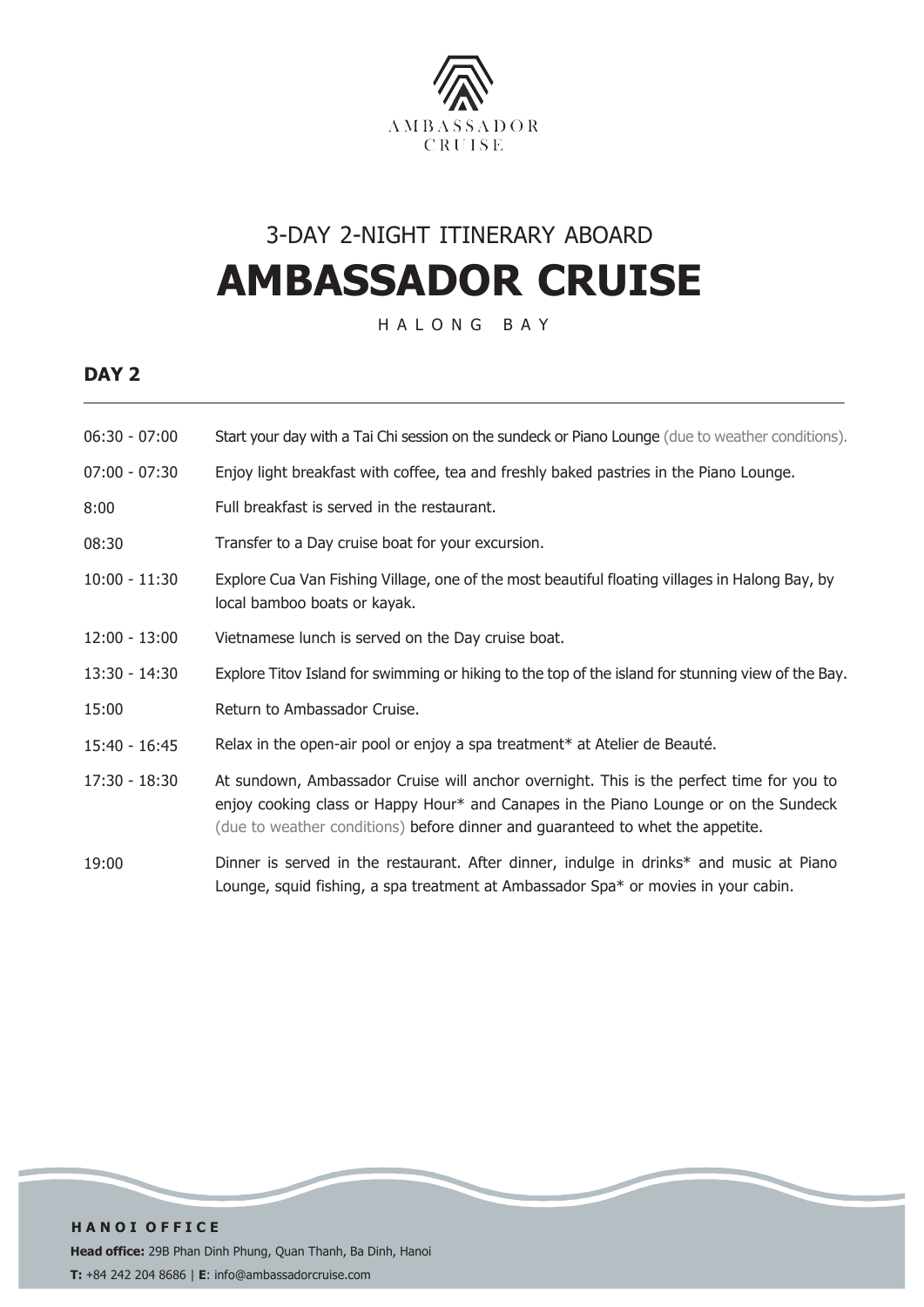

## 3-DAY 2-NIGHT ITINERARY ABOARD **AMBASSADOR CRUISE**

H A L O N G B A Y

### **DAY 3**

- 06:30 07:00 Start your day with a Tai Chi session on the sundeck or Piano Lounge (due to weather conditions).
- 07:00 07:30 Enjoy light breakfast with coffee, tea and freshly baked pastries in the Piano Lounge.
- 07:30 08:20 Visit Tung Sau Pearl Farm and experience with kayak.
- 08:30 09:30 Full breakfast is served in the restaurant.
- 09:30 09:45 Bill settlement and check out at reception at first deck.
- 10:15 10:30 Disembark at Halong International Cruise Port.

#### **NOTES:**

Due to cruising conditions, itineraries may change without prior notice. Wi-Fi is available in the restaurant/bar area, but internet connectivity is limited due to the geography of the bay. Thank you for your understanding.

\*Additional charges

#### **BENEFITS:**

- Italian buffet lunch
- Taichi session, afternoon tea, cooking class, open-air pool
- Cooking class

#### **INCLUSIONS**

- 3-day cruise itinerary and program
- 2 night in luxury cabin/suite with en-suite bathroom, air conditioning
- 2 breakfast/ 2 lunch/ 2 dinner and 2 light breakfast
- Two bottles of water in cabin daily
- Canapes
- Taichi Session
- Kayak
- Onboard insurance, tax, and service charges
- Entrance and sightseeing fees

• Open-air pool

- Watching the sunset on Sundeck
- Afternoon tea on Sundeck
- Ambassador Concierge service

#### **EXCLUSIONS**

- Airfare & airport transfers
- Visa arrangements
- Accommodation
- Transportation
- Beverages
- Massage, spa treatments
- Tips and other expenses not mentioned in inclusions

#### **H A N O I O F F I C E**

**Head office:** 29B Phan Dinh Phung, Quan Thanh, Ba Dinh, Hanoi **T:** +84 242 204 8686 | **E**: info@ambassadorcruise.com